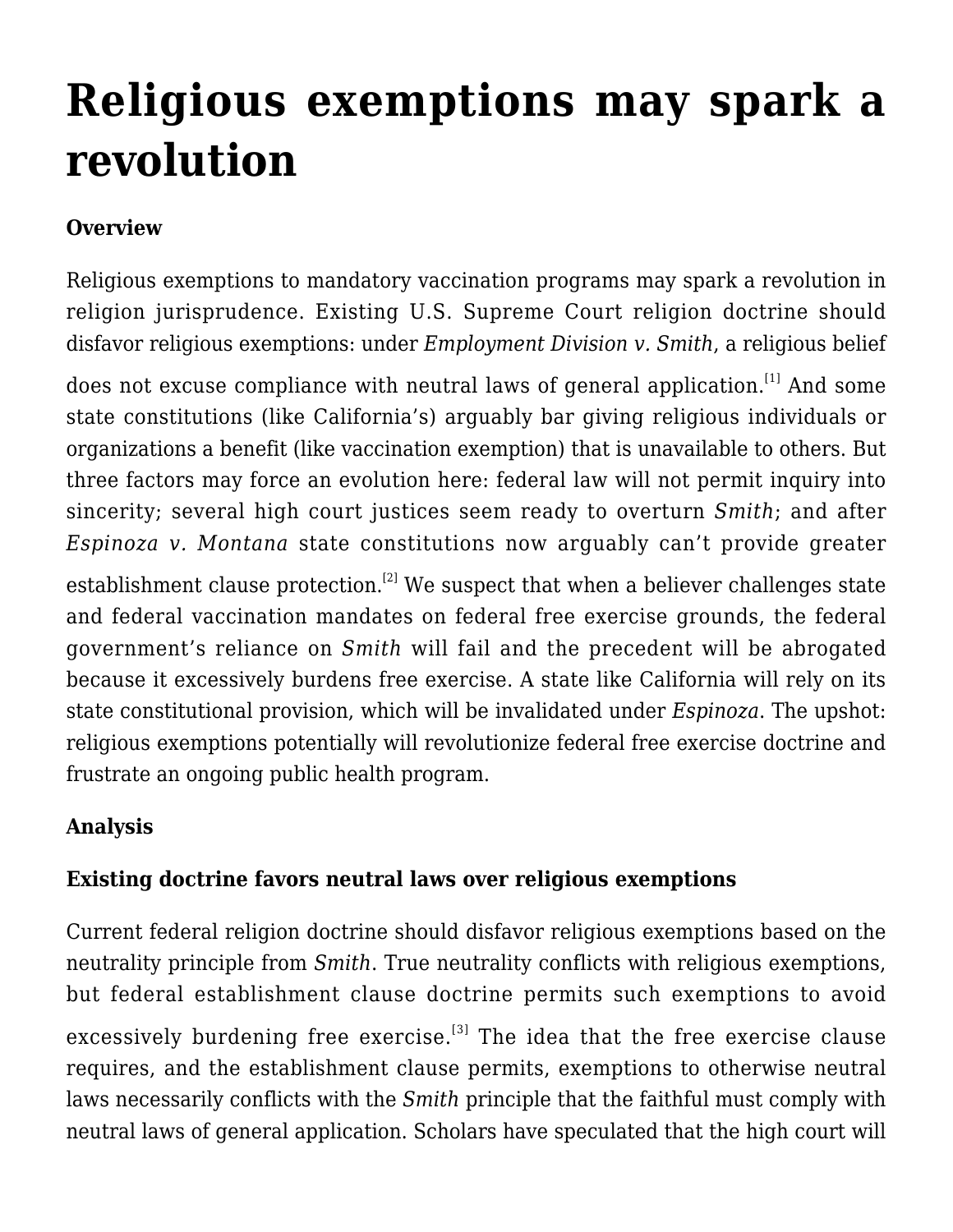overturn *Smith* given its recent trend of broadly applying religious liberty against seemingly neutral government acts. Coronavirus vaccination mandates may compel that collision and present an opportunity to overturn or limit *Smith*.

Abrogating *Smith* would reset federal religion doctrine to 1963, when in *Sherbert v. Verner* the U.S. Supreme Court held that strict scrutiny applies to any government law that substantially burdens religious beliefs; such laws must therefore serve a compelling government interest with no alternative regulation that would serve that

interest.[\[4\]](#page--1-0) On that standard, in *Sherbert* the Court held that denying unemployment benefits because the applicant refused to work on Saturdays based on her religious beliefs violated the free exercise clause.

That is not the rule today. In 1990 the high court's decision in *Smith* limited *Sherbert* to the unemployment compensation context, and for every other free exercise challenge the Court established a new test: "the right of free exercise does not relieve an individual of the obligation to comply with a valid and neutral law of general applicability on the ground that the law proscribes (or prescribes) conduct

that his religion prescribes (or proscribes)." $[5]$  Thus, "a law that is neutral and of general applicability need not be justified by a compelling governmental interest even if the law has the incidental effect of burdening a particular religious

practice."<sup>[\[6\]](#page--1-0)</sup> Since then, *Smith* has provided the test for free exercise challenges but only to state acts. Congress prevented *Smith* from applying to the federal government by enacting The Religious Freedom Restoration Act, which applies

*Sherbert*-style strict scrutiny to the federal government (but not to the states).<sup>[\[7\]](#page--1-0)</sup>

The high court's reactions to government acts during the pandemic — particularly those related to churches — are a red flag for *Smith*'s continued vitality.

For example, the Court granted an emergency application for injunctive relief barring the governor of New York from enforcing an executive order restricting capacity at religious services.<sup>[\[8\]](#page--1-0)</sup> That ruling came on the so-called shadow docket, where the Court rules without full merits briefing or argument.<sup>[\[9\]](#page--1-0)</sup> Such injunctions are an "extraordinary remedy" in which the Court "directs the conduct of a party."<sup>[\[10\]](#page--1-0)</sup>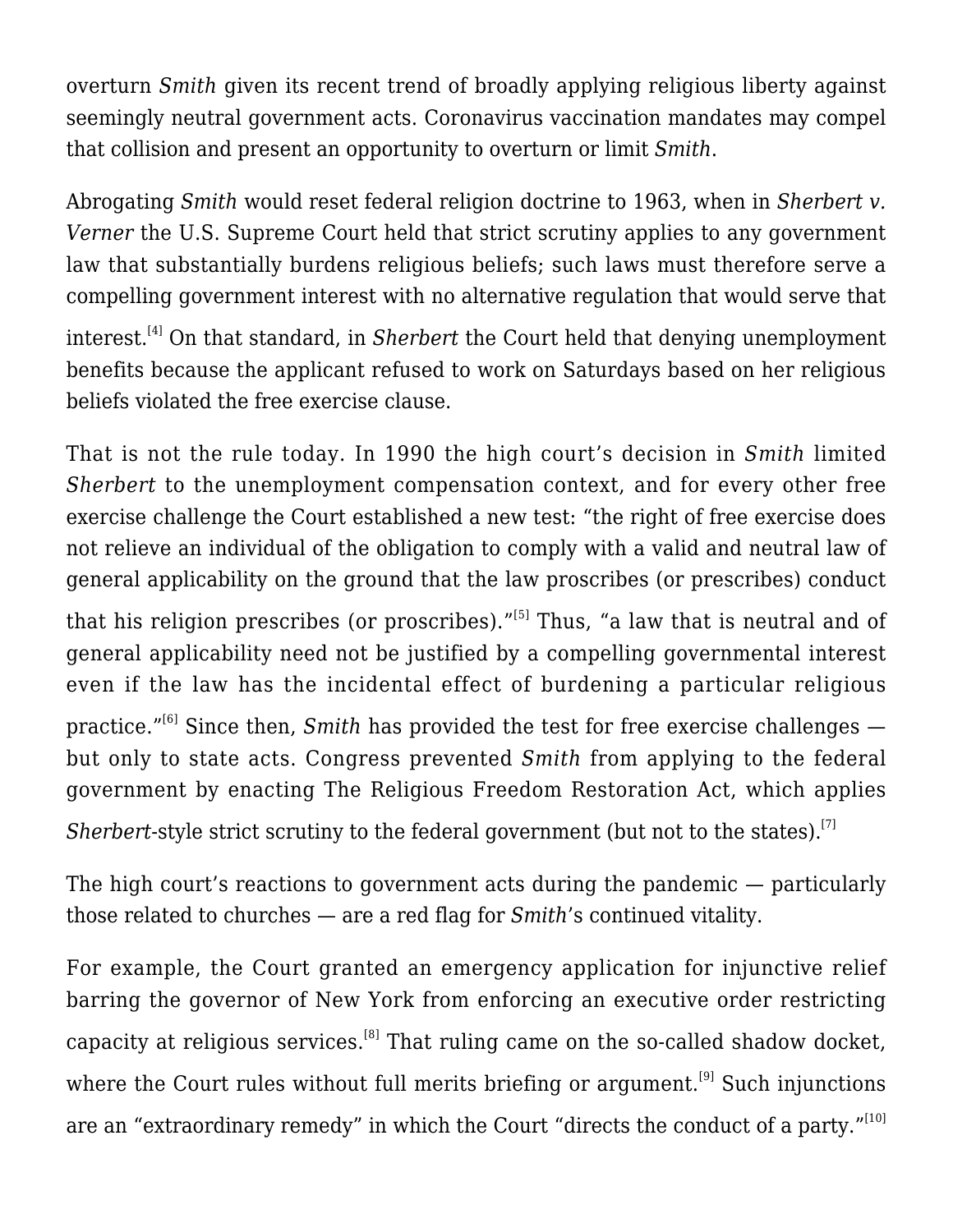The Court concluded that the applicant church and synagogue had "clearly established their entitlement to relief pending appellate review," showing a likelihood of prevailing on the merits of their claims, irreparable injury absent an injunction, and no harm to the public interest. $[11]$ 

The Court ostensibly did not overturn *Smith*, concluding instead that the regulations at issue "single[d] out houses of worship for especially harsh treatment."[\[12\]](#page--1-0) Thus, the executive order's restrictions were neither neutral nor generally applicable, and strict scrutiny applied.<sup>[\[13\]](#page--1-0)</sup> The Court did acknowledge that "COVID-19 is unquestionably a compelling interest," but it concluded that the regulations were not "narrowly tailored" to survive strict scrutiny.<sup>[\[14\]](#page--1-0)</sup>

And in *Tandon v. Newsom*, the Court built on *Roman Catholic Diocese* in a *per curiam* opinion enjoining California's restrictions on at-home religious gatherings. The Court emphasized that "whenever [government regulations] treat *any* comparable secular activity more favorably than religious exercise" such regulations

are subject to strict scrutiny under the Free Exercise clause.<sup>[\[15\]](#page--1-0)</sup> The Court endorsed this portion of Justice Kavanaugh's separate concurrence: "[i]t is no answer that a State treats some comparable secular businesses or other activities as poorly or

even less favorably than the religious exercise at issue."[\[16\]](#page--1-0) *Smith* did not apply because the government acts discriminated against religion, requiring the acts to satisfy strict scrutiny.

That posture required the government to demonstrate that less restrictive measures "could not address its interest in reducing the spread of COVID," and that the religious exercise was more dangerous than the other activities, even though the same precautions applied to both.<sup>[\[17\]](#page--1-0)</sup> As with New York's restrictions, California arguably did not regulate religious worship evenhandedly: the Court identified several categories of activities California permitted without imposing a similar limit (including hair salons, retail stores, movie theaters, and indoor restaurants).[\[18\]](#page--1-0) The Court emphasized that "[t]he State cannot 'assume the worst when people go to worship but assume the best when people go to work."[\[19\]](#page--1-0)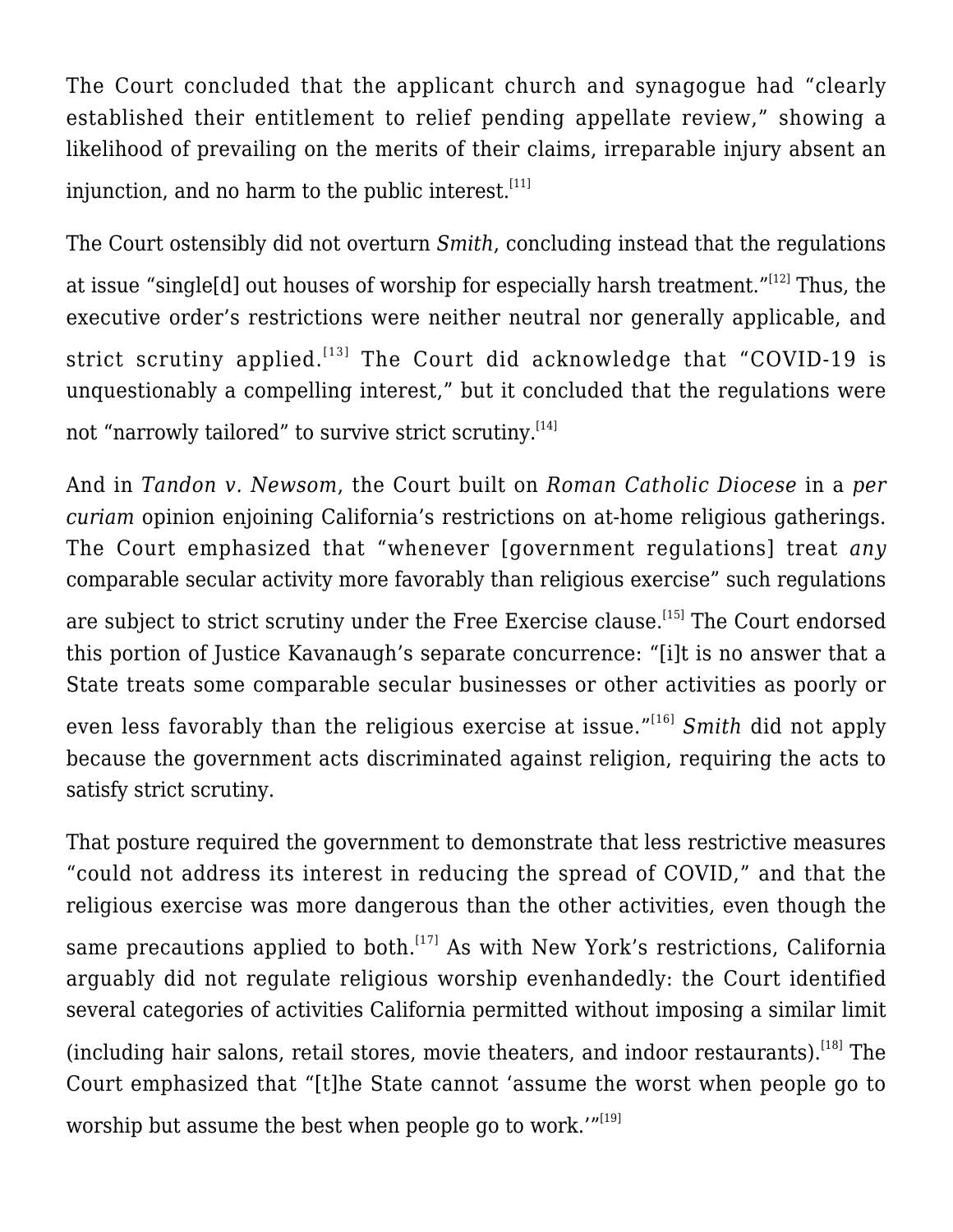Whatever the wisdom of the Court's decisions in *Roman Catholic Diocese* and *Tandon*, the fact that it resolved both cases with emergency relief shows that a majority of the Court is willing to reach free exercise questions even where a compelling government interest exists — such as fighting a global pandemic. And even though *Smith* survived by not applying in those cases, avoiding a direct confrontation with *Smith* in the context of a religious challenge to a universal vaccination mandate seems implausible. In the next section we analyze how that is likely to play out.

## **Abrogating** *Smith* **will return religion doctrine to** *Sherbert* **and strict scrutiny**

In the test case we suspect is coming, the high court could require religious exemptions to vaccination mandates without directly abrogating *Smith* by limiting that decision to its context. *Smith I* only held that free exercise "does not extend to

conduct that a State has validly proscribed." $[20]$  The distinction could be that a vaccination mandate is a requirement, not a proscription: in *Smith* the individual demanded a religious exemption to a criminal statute that banned consuming peyote. A vaccination mandate is the reverse situation, where the individual will claim that the government requires doing an act that the individual's faith proscribes. *Smith II* noted that it rested on a line of cases upholding criminal laws against religious claims.<sup>[\[21\]](#page--1-0)</sup> But it also noted another line of "hybrid" cases where religious liberty combined with another constitutional protection.<sup>[\[22\]](#page--1-0)</sup> Religious liberty combined with physical autonomy privacy could be such a hybrid case of dual constitutional protections. That is a path to requiring religious exemptions to vaccination mandates, while seemingly preserving *Smith*. But so limiting or distinguishing *Smith* opens wide the door to requiring religious exemptions to a wide array of otherwise neutral laws.

Other scholars reach similar conclusions. For example, Professor Aziz Huq [considered](https://www.washingtonpost.com/outlook/2021/06/21/fulton-religious-liberty-compromise-conservative-victory/) this issue in *Fulton v. Philadelphia*, which concerned a religious entity's demand to receive government grants without complying with non-discrimination laws. In *Fulton* the high court held that the religious entity's free exercise right was burdened by the city's law against discriminating against protected groups in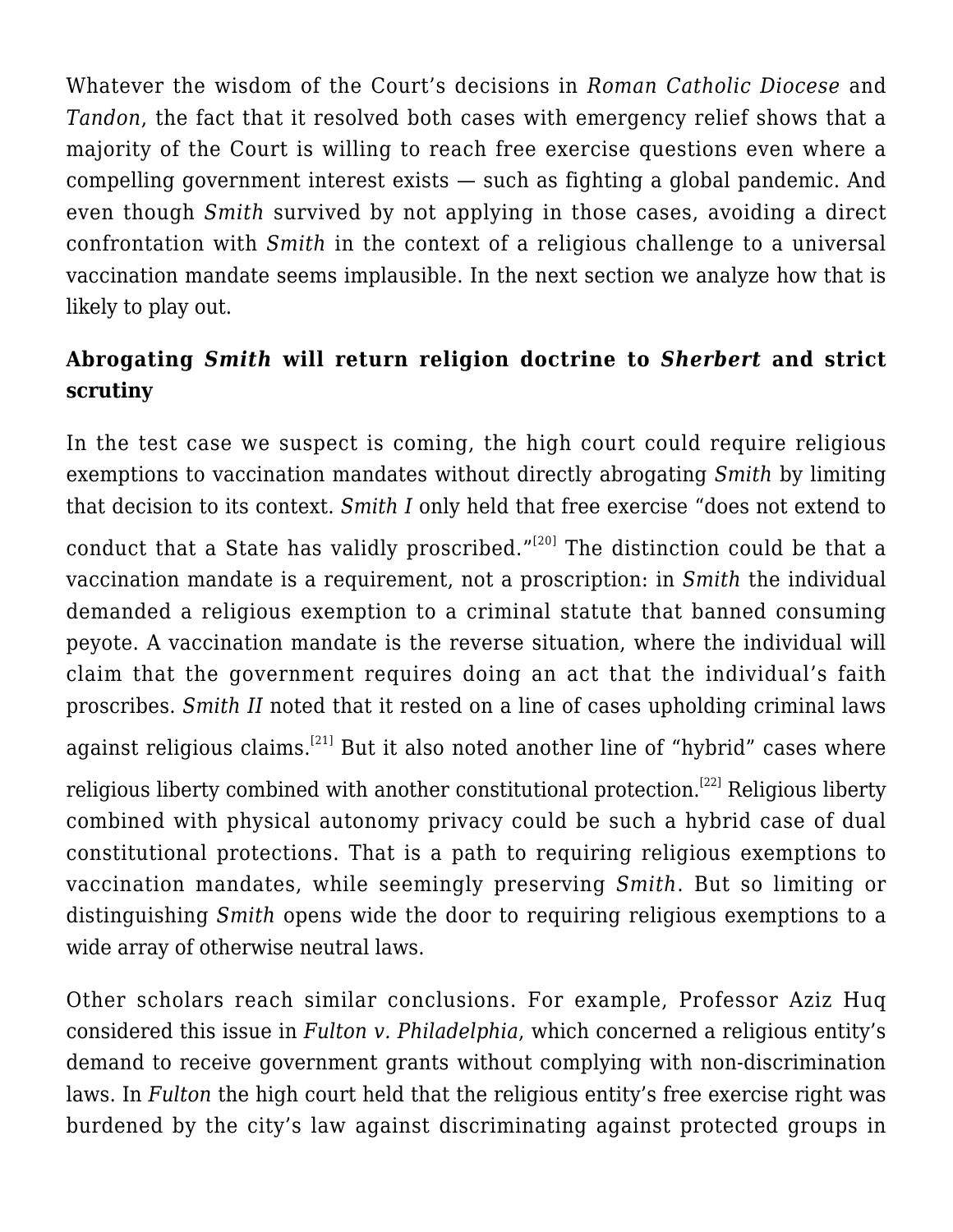administering city grant funds — the court distinguished *Smith* because it found that the city's law was not neutral and generally applicable.<sup>[\[23\]](#page--1-0)</sup>

# Professor Huq notes that in *Fulton* three justices (Alito, Gorsuch, and Thomas) argued for overturning *Smith* in concurring opinions. He concludes:

*The Smith regime collapses under repeated challenges. At that point, the court would hold that the Constitution is violated anytime religion isn't accommodated unless the state can make a showing of compelling necessity. The court has already rejected the idea that avoiding harm to third parties — including disfavored minority groups — counts as a necessary state interest. Hence, religious organizations will have the constitutional right to act on beliefs when doing so causes predictable, grave harm to others, including employees, patients and others.*

The end result of this conflict between neutral government laws and religious liberty likely will be that *Smith* is abrogated (either directly or with a thousand cuts), *Sherbert* is reinstated (or a similar test adopted), and even facially neutral laws or government programs must pass strict scrutiny if they impede religious liberty. That would apply the federal RFRA strict scrutiny standard to the states. Ordinarily we would then pivot to the California constitution, but in this instance the state constitution's religion clauses may not be much help.

# **California's religion clauses arguably provide greater free exercise protections**

Some state constitutions (like California's) have religious freedom clauses that have been interpreted to better guard that liberty by more aggressively enforcing their establishment clauses. The idea is that the less government can regulate religion, the greater the liberty interest. That idea could apply here to prevent the government from creating exemptions for religious belief in its vaccination program — making it apply regardless of belief or absence thereof. That arguably is consistent with *Smith*'s neutral laws principle.

California constitution article XVI, section 5 provides that government entities may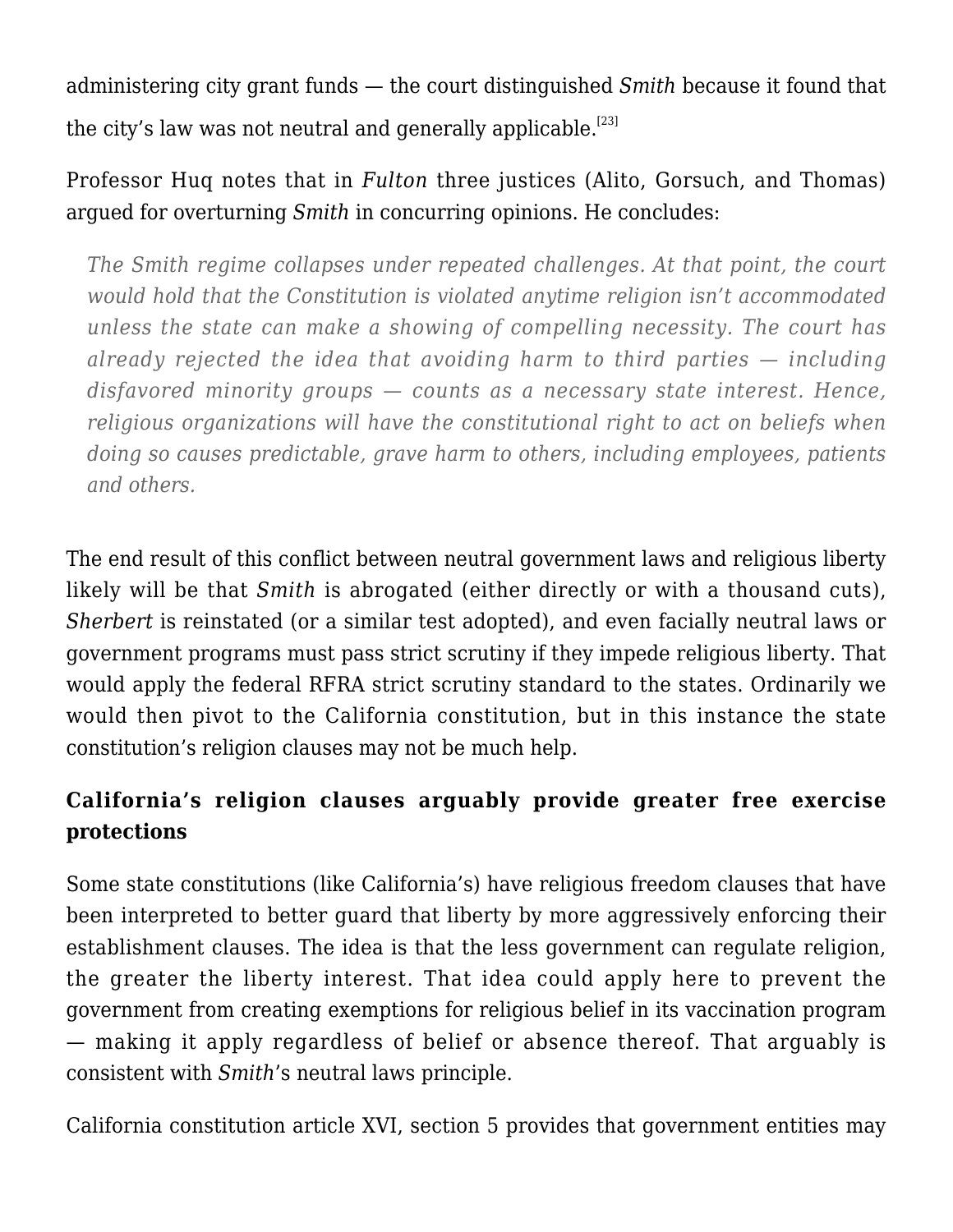not "make an appropriation, or pay from any public fund whatever, or grant anything to or in aid of any religious sect, church, creed, or sectarian purpose," may not "help to support or sustain" schools, hospitals, or other institutions "controlled by any religious creed, church, or sectarian denomination whatever," and may not grant or donate personal property or real estate "for any religious creed, church, or sectarian purpose whatever." $[24]$  The California Supreme Court has read that provision to mean that a government act violates the California constitution if the act confers a "direct, immediate, and substantial" benefit to religion.<sup>[\[25\]](#page--1-0)</sup> The court held that article XVI, section 5 forbids all forms of governmental aid to religion, whether tangible or intangible preferences.

The center has argued that the California constitution's religion clauses limit the state government to giving religious persons or entities nothing more than generally available incidental benefits because the California constitution religion clauses require the state government to involve itself in its citizens' religions to the least

degree possible.<sup>[\[26\]](#page--1-0)</sup> California government entities whose vaccination mandates are challenged on free exercise grounds could defend with the state constitution's "no aid" requirement: exempting the faithful provides them with the intangible benefit of an apparent preference. Under existing California law that should be a complete defense, but in the next section we explain that this theory may now lack vitality.

## **California's religion clauses are in jeopardy**

The U.S. Supreme Court's recent decision in *Espinoza v. Montana Department of Revenue* may undercut the "no aid" analysis and cabin California's constitutional religion clauses.[\[27\]](#page--1-0) Montana's constitution has religion provisions similar to California's, and Montana relied on them to make a no-aid argument similar to ours — but the high court rejected it.

Like California's no-aid provisions, Montana constitution article X, section 6(1) bars government aid to any school "controlled in whole or in part by any church, sect, or denomination." Montana relied on that provision to exclude religiously affiliated private schools from a state scholarship program. The high court subjected the Montana no-aid provision to strict scrutiny because it discriminated based on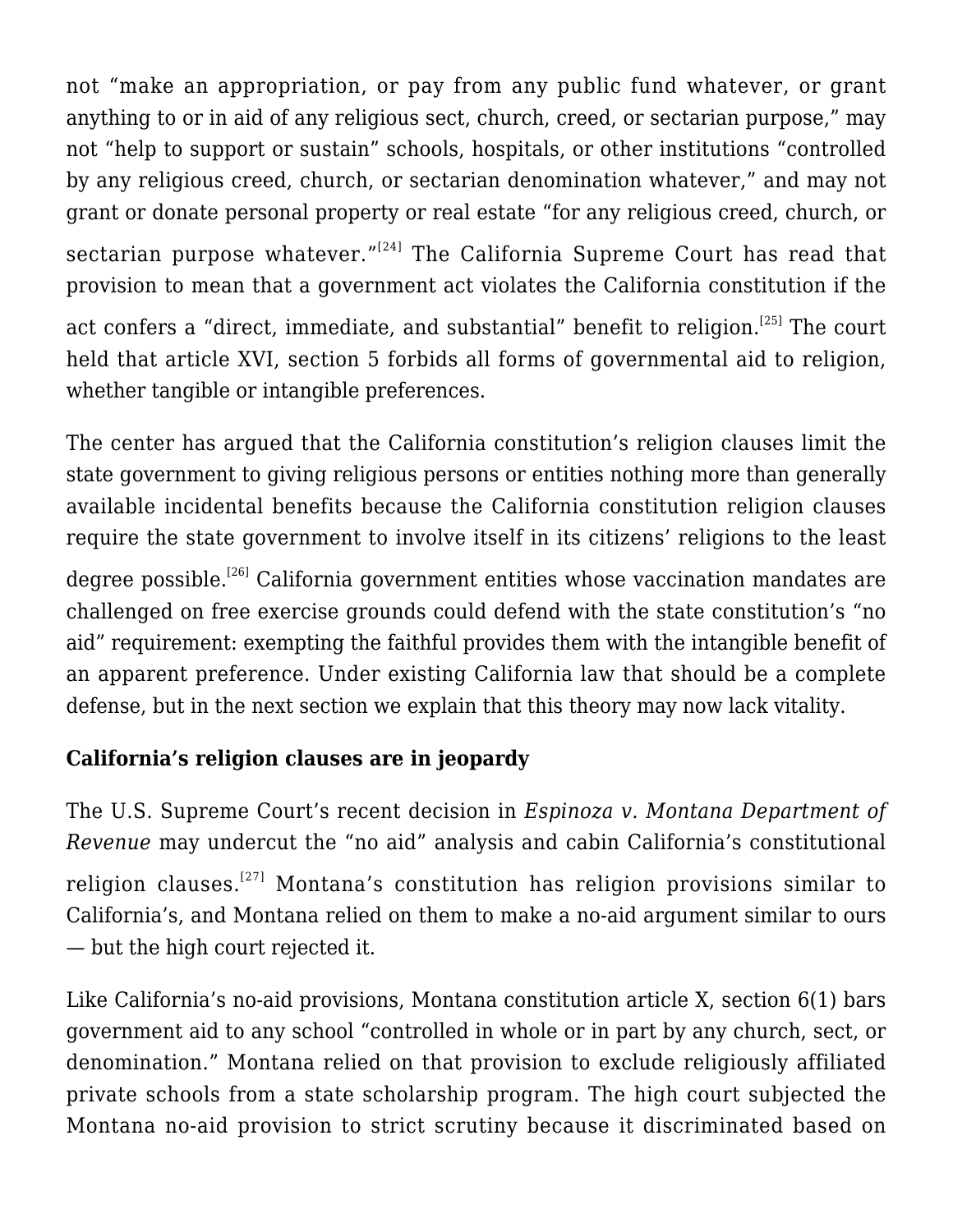religious status. Montana claimed an interest in using its no-aid provision to separate church and state more than the federal constitution would require, to foster greater religious liberty by reducing government interference in religion.

The Court held that Montana failed to state a compelling interest, and that barring religious schools from the scholarship program did not promote religious freedom. The Court expressly rejected the argument that a no-aid provision ensures greater religious liberty by requiring even more separation of church and state than the federal constitution would require:

*In the Department's view, the no-aid provision protects the religious liberty of taxpayers by ensuring that their taxes are not directed to religious organizations, and it safeguards the freedom of religious organizations by keeping the government out of their operations. An infringement of First Amendment rights, however, cannot be justified by a State's alternative view that the infringement advances religious liberty. [¶] Furthermore, we do not see how the no-aid provision promotes religious freedom. As noted, this Court has repeatedly upheld government programs that spend taxpayer funds on equal aid to religious observers and organizations, particularly when the link between government and religion is attenuated by private choices. A school, concerned about government involvement with its religious activities, might reasonably decide for itself not to participate in a government program. But we doubt that the school's liberty is*

*enhanced by eliminating any option to participate in the first place.[\[28\]](#page--1-0)*

If other analogous state constitution provisions — such as California's — are challenged on similar grounds, they likely will suffer the same fate. The result will be that California's constitutional religion clauses will be locked to the minimum requirements of the federal free exercise clause, and that state constitutional attempts to make state governments more neutral in religious matters will be struck down.

#### **How this will play out**

A citizen will refuse a federal or state government vaccination mandate, claiming that compliance would violate a tenet of their sincerely held religious beliefs. The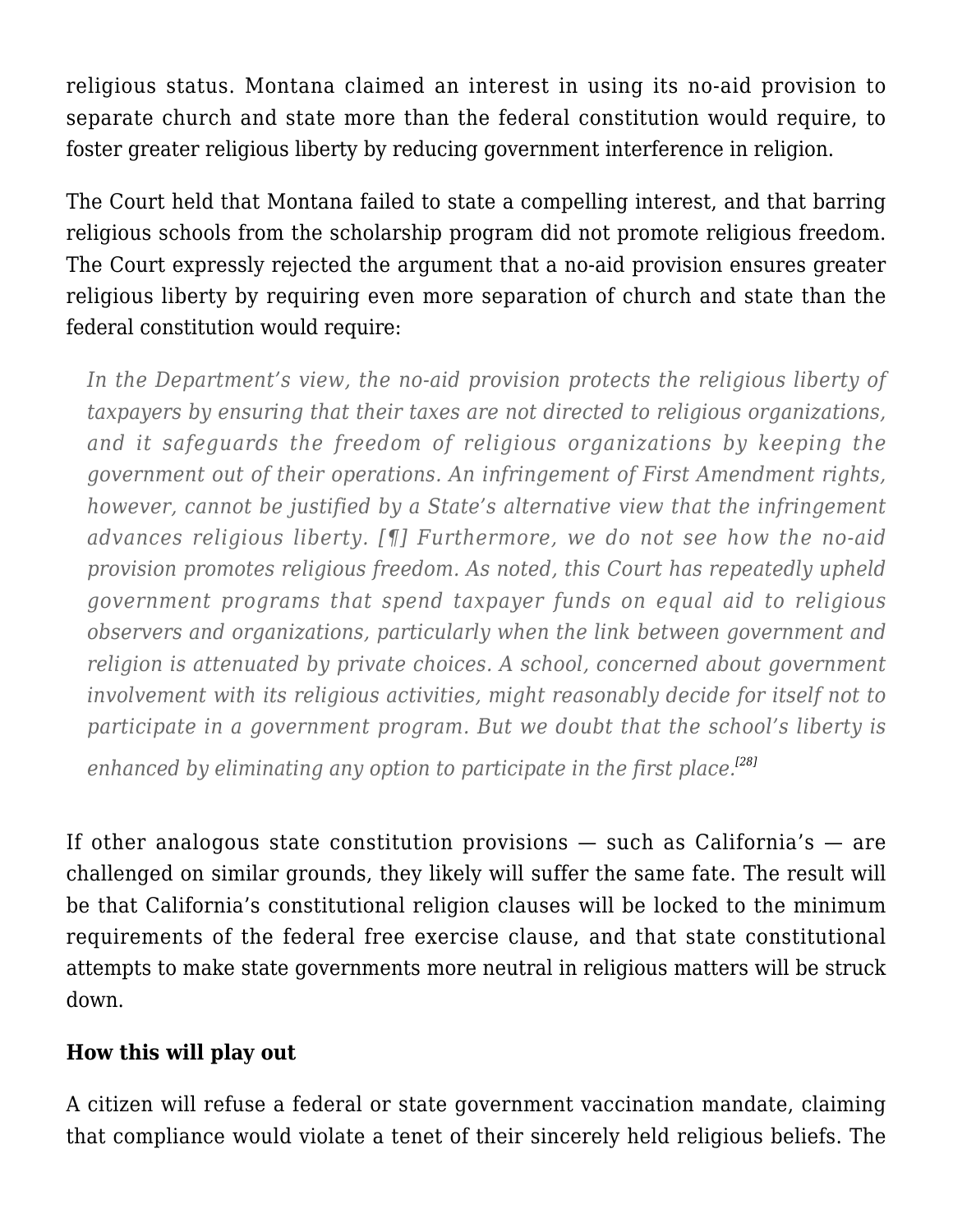federal government will argue that *Smith* requires upholding the mandate as a neutral law of general application, and that it is neither facially discriminatory against religion, nor intended to burden religious exercise; instead, the law is the least restrictive means to achieve a compelling policy interest (ending a global pandemic). California will argue the same, with the additional argument that its state constitution's religion clauses require including the faithful in the benefits of a generally available government program — excluding them would be religious discrimination, and preferentially exempting them would violate the state constitution's no-aid clause. $[29]$ 

In that scenario a federal court likely will reject the governments' arguments and impose a religious exemption. Federal religion doctrine bars considering the sincerity of a claimed faith, so the citizen's refusal on religious grounds must be taken at face value.<sup>[\[30\]](#page--1-0)</sup> Only those governmental interests "of the highest order and those not otherwise served can overbalance legitimate claims to the free exercise of religion."<sup>[\[31\]](#page--1-0)</sup> Avoiding harms to third parties in general (all persons potentially exposed to disease from the citizen's refusal to be vaccinated) is not such a compelling interest.<sup>[\[32\]](#page--1-0)</sup> And the specific potential for any given person to be injured or killed by the one religious citizen's unvaccinated status is too speculative and tenuous to overcome the free exercise right. $[33]$  There are "areas of conduct protected by the Free Exercise Clause of the First Amendment and thus beyond the power of the State to control, even under regulations of general applicability."<sup>[\[34\]](#page--1-0)</sup> Following the high court's recent religion decisions, a court likely will hold that compelling a faithful citizen to submit to an invasion of their bodily autonomy that their faith forbids is just such an area of conduct, and the government's interest is insufficiently compelling to overcome the citizen's religious liberty interest in following their faith's command that they refuse vaccination.

## **Conclusion**

To be clear, we do not endorse the projected analysis and likely outcome. They rely on antiquated views of the balance between neutral laws and religious liberty, ignore the reality of harm to third parties, and would compel the result of permitting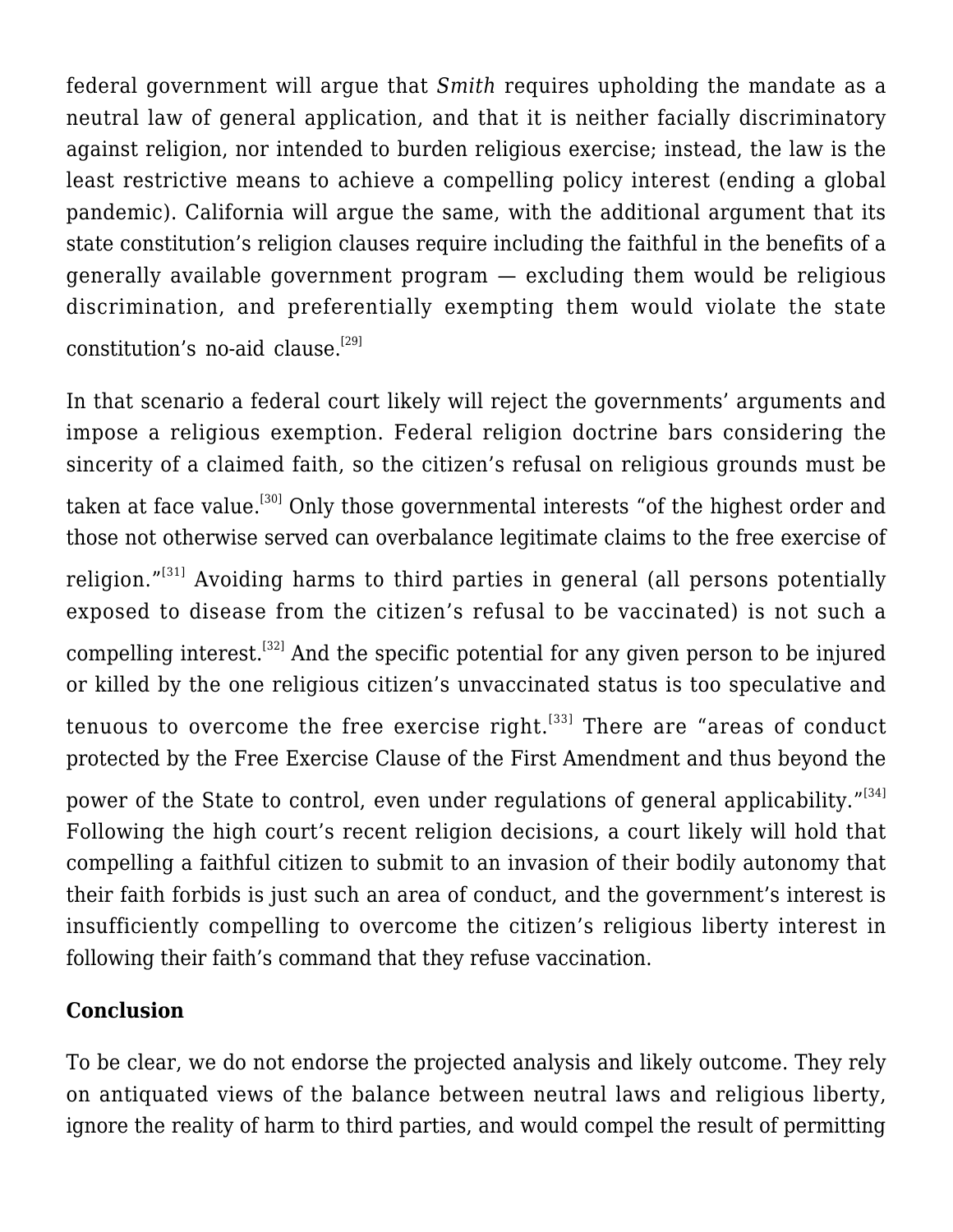a religious minority to grievously harm the public health. Naturally, the test case may depend on its context: for example, neutrality requires that religious objectors be treated on equal footing with any other exemption, so if people with medical exemptions can be accommodated by wearing masks in the office then religious objectors should receive the same accommodation. And there must be a nexus between the government action and the mandate itself, so states cannot overreact with mass quarantine orders to combat isolated local outbreaks. Thus, the test case may not require directly confronting *Smith*.

Still, *Smith* and *Jacobson v. Massachusetts* are clear that a government need not exempt believers from broad vaccination mandates.<sup>[\[35\]](#page--1-0)</sup> And a religious accommodation demands careful scrutiny to ensure that it does not so burden nonadherents as to become an establishment.<sup>[\[36\]](#page--1-0)</sup> The worst time to revisit those principles is during a pandemic. Yet the principle that religious beliefs are no excuse for complying with neutral laws of general application inevitably conflicts with the concept of religious exemptions. And the view that providing special benefits to religion is an establishment clause problem is equally opposed to a practice of religious exemptions from generally applicable laws. These opposing values have existed in tension, tenuously balanced for 30 years since *Smith* was decided in 1990. This state of the law may be unsustainable, and we fear for *Smith*'s continued vitality — and for a nation of laws that apply equally to all regardless of faith.

—o0o—

Senior research fellow Brandon V. Stracener contributed to this article.

- 1. *[Employment Div., Ore. Dept. of Human Res. v. Smith](https://scholar.google.com/scholar_case?case=10098593029363815472&q=494+us+872+1990&hl=en&as_sdt=2006)* [\(1990\)](https://scholar.google.com/scholar_case?case=10098593029363815472&q=494+us+872+1990&hl=en&as_sdt=2006) 494 U.S. 872, 879–82 (*Smith II*). That decision affirmed after remand the holding in *Smith I*, *[Employment Div., Ore. Dept. of Human Res. v. Smith](https://scholar.google.com/scholar_case?case=3827331633386867336&q=485+U.S.+660&hl=en&as_sdt=2006)* [\(1988\)](https://scholar.google.com/scholar_case?case=3827331633386867336&q=485+U.S.+660&hl=en&as_sdt=2006) 485 U.S. 660. Where necessary for clarity we refer to these decisions separately; otherwise, we refer to them jointly. [↑](#page--1-0)
- 2. *[Espinoza v. Mont. Dept. of Revenue](https://scholar.google.com/scholar_case?case=2705947339230562830&q=140+S.Ct.+2246&hl=en&as_sdt=2006)* [\(2020\)](https://scholar.google.com/scholar_case?case=2705947339230562830&q=140+S.Ct.+2246&hl=en&as_sdt=2006) 140 S.Ct. 2246, 2260–61. [↑](#page--1-0)
- 3. *[Cutter v. Wilkinson](https://scholar.google.com/scholar_case?case=18159772008817235086&q=544+U.S.+709&hl=en&as_sdt=2006)* [\(2005\)](https://scholar.google.com/scholar_case?case=18159772008817235086&q=544+U.S.+709&hl=en&as_sdt=2006) 544 U.S. 709, 719. [↑](#page--1-0)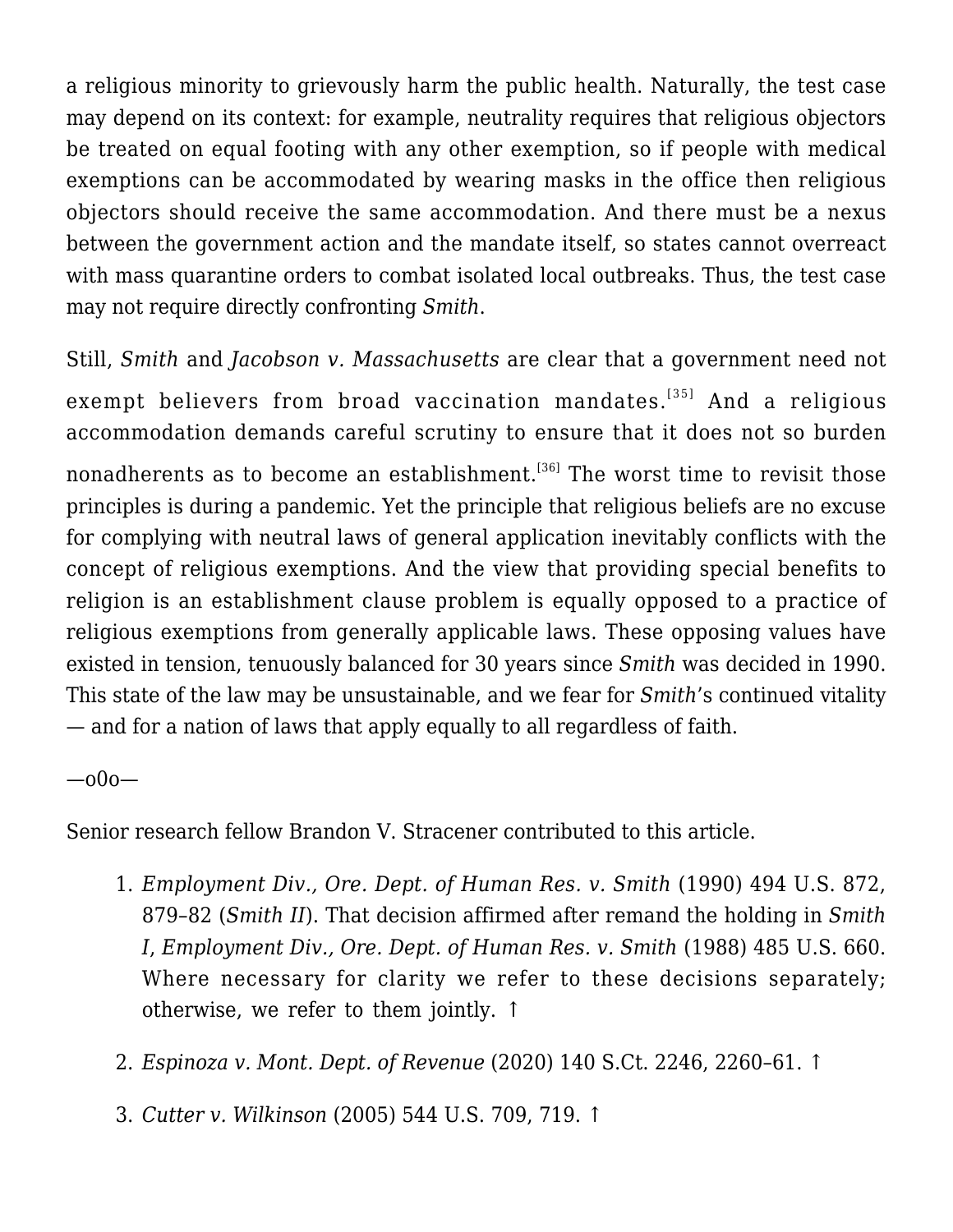- 4. *[Sherbert v. Verner](https://scholar.google.com/scholar_case?case=17526177081953259048&q=374+U.S.+398&hl=en&as_sdt=2006)* [\(1963\)](https://scholar.google.com/scholar_case?case=17526177081953259048&q=374+U.S.+398&hl=en&as_sdt=2006) 374 U.S. 398, 403 (any incidental burden on the free exercise of appellant's religion must be justified by a compelling state interest in the regulation of a subject within the state's constitutional power to regulate). [↑](#page--1-0)
- 5. *[Smith II](https://scholar.google.com/scholar_case?case=10098593029363815472&q=494+us+872+1990&hl=en&as_sdt=2006)* at 879 (quotation omitted). [↑](#page--1-0)
- 6. *[Church of the Lukumi Babalu Aye, Inc. v. City of Hialeah](https://scholar.google.com/scholar_case?case=975414503455261754&q=508+U.S.+520&hl=en&as_sdt=2006)* [\(1993\)](https://scholar.google.com/scholar_case?case=975414503455261754&q=508+U.S.+520&hl=en&as_sdt=2006) 508 U.S. 520, 531. [↑](#page--1-0)
- 7. Congress responded to *Smith II* by enacting the Religious Freedom Restoration Act of 1993 (107 Stat. 1488, 42 U.S.C. § 2000bb et seq.) which prohibits the government from substantially burdening a person's exercise of religion even if the burden results from a rule of general applicability unless the government can demonstrate the burden is in furtherance of a compelling governmental interest and is the least restrictive means of furthering that compelling governmental interest. *[Cutter](https://scholar.google.com/scholar_case?case=18159772008817235086&q=544+U.S.+709&hl=en&as_sdt=2006)* at 714–15. In *[City](https://scholar.google.com/scholar_case?case=8746804851760570747&q=521+U.S.+507&hl=en&as_sdt=2006) [of Boerne v. Flores](https://scholar.google.com/scholar_case?case=8746804851760570747&q=521+U.S.+507&hl=en&as_sdt=2006)* [\(1997\)](https://scholar.google.com/scholar_case?case=8746804851760570747&q=521+U.S.+507&hl=en&as_sdt=2006) 521 U.S. 507, 515–16, 536, the court invalidated the RFRA as applied to states and their subdivisions because it exceeded Congress's remedial powers under the Fourteenth Amendment. [↑](#page--1-0)
- 8. *[Roman Catholic Diocese of Brooklyn v. Cuomo](https://scholar.google.com/scholar_case?case=14249141472030529264&q=Roman+Catholic+Diocese+of+Brooklyn+v.+Cuomo+&hl=en&as_sdt=2006)* [\(2020\)](https://scholar.google.com/scholar_case?case=14249141472030529264&q=Roman+Catholic+Diocese+of+Brooklyn+v.+Cuomo+&hl=en&as_sdt=2006) 141 S.Ct. 63, 66–69. [↑](#page--1-0)
- 9. *[Id.](https://scholar.google.com/scholar_case?case=14249141472030529264&q=Roman+Catholic+Diocese+of+Brooklyn+v.+Cuomo+&hl=en&as_sdt=2006)* at 77 (Breyer, J., dissenting). [↑](#page--1-0)
- 10. *[Niken v. Holder](https://scholar.google.com/scholar_case?case=13464114828301030690&q=129+S.Ct.+1749&hl=en&as_sdt=2006)* [\(2009\)](https://scholar.google.com/scholar_case?case=13464114828301030690&q=129+S.Ct.+1749&hl=en&as_sdt=2006) 129 S.Ct. 1749, 1757 (citations omitted); *see [Roman](https://scholar.google.com/scholar_case?case=14249141472030529264&q=Roman+Catholic+Diocese+of+Brooklyn+v.+Cuomo+&hl=en&as_sdt=2006) [Catholic Diocese of Brooklyn](https://scholar.google.com/scholar_case?case=14249141472030529264&q=Roman+Catholic+Diocese+of+Brooklyn+v.+Cuomo+&hl=en&as_sdt=2006)* at 75 (Roberts, J., dissenting), 77 (Breyer, J., dissenting). [↑](#page--1-0)
- 11. *[Roman Catholic Diocese of Brooklyn](https://scholar.google.com/scholar_case?case=14249141472030529264&q=Roman+Catholic+Diocese+of+Brooklyn+v.+Cuomo+&hl=en&as_sdt=2006)* at 66. [↑](#page--1-0)
- 12. *[Ibid.](https://scholar.google.com/scholar_case?case=14249141472030529264&q=Roman+Catholic+Diocese+of+Brooklyn+v.+Cuomo+&hl=en&as_sdt=2006)* [↑](#page--1-0)
- 13. *[Id.](https://scholar.google.com/scholar_case?case=14249141472030529264&q=Roman+Catholic+Diocese+of+Brooklyn+v.+Cuomo+&hl=en&as_sdt=2006)* at 67. [↑](#page--1-0)
- 14. *[Ibid.](https://scholar.google.com/scholar_case?case=14249141472030529264&q=Roman+Catholic+Diocese+of+Brooklyn+v.+Cuomo+&hl=en&as_sdt=2006)* [↑](#page--1-0)
- 15. *[Tandon v. Newsom](https://scholar.google.com/scholar_case?case=17656243762288077494&q=141+S.+Ct.+1294&hl=en&as_sdt=2006)* [\(2021\)](https://scholar.google.com/scholar_case?case=17656243762288077494&q=141+S.+Ct.+1294&hl=en&as_sdt=2006) 141 S. Ct. 1294, 1296 (original italics). [↑](#page--1-0)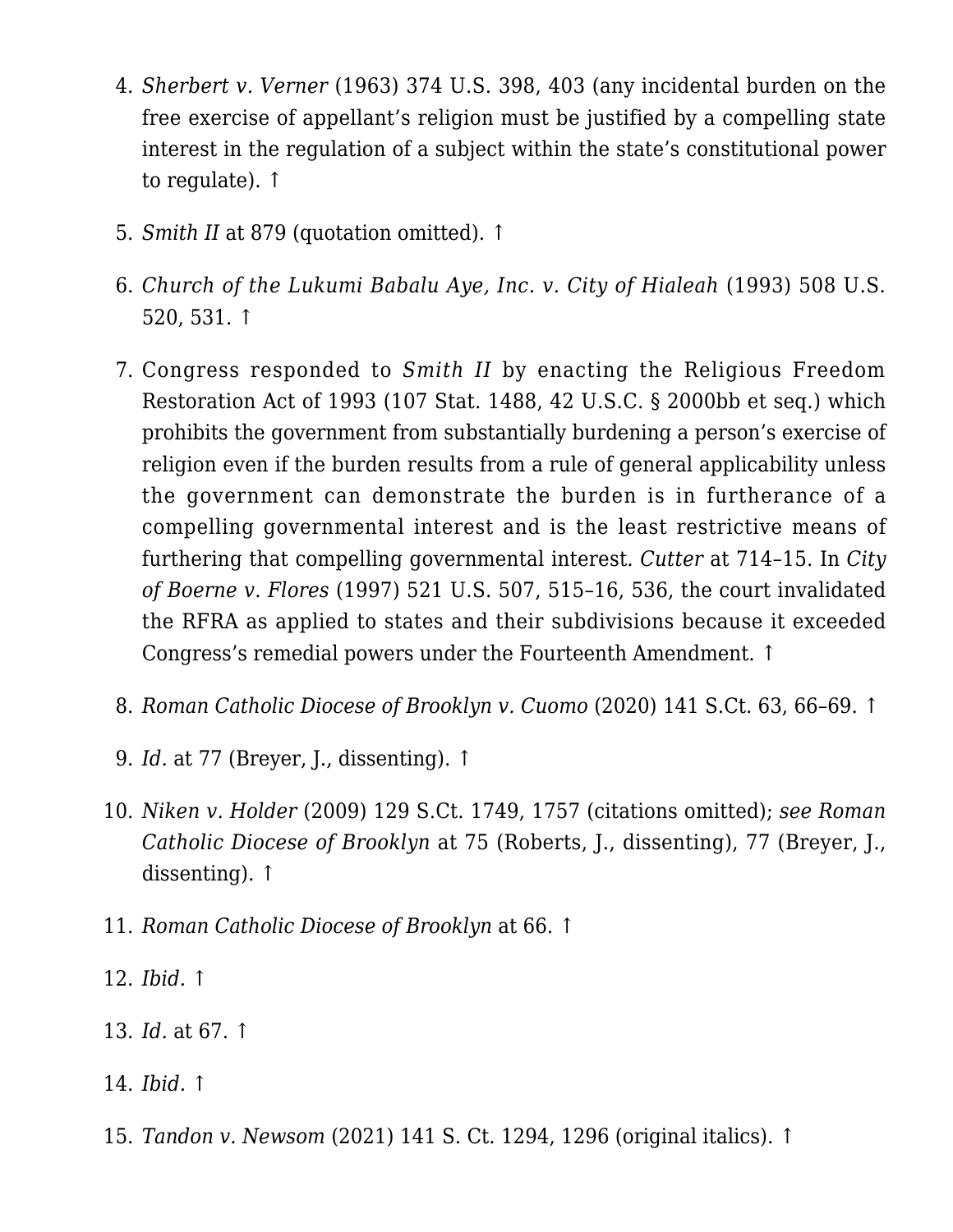16. *[Ibid.](https://scholar.google.com/scholar_case?case=17656243762288077494&q=141+S.+Ct.+1294&hl=en&as_sdt=2006)* [↑](#page--1-0)

- 17. *[Id.](https://scholar.google.com/scholar_case?case=17656243762288077494&q=141+S.+Ct.+1294&hl=en&as_sdt=2006)* at 1296–97. [↑](#page--1-0)
- 18. *[Id.](https://scholar.google.com/scholar_case?case=17656243762288077494&q=141+S.+Ct.+1294&hl=en&as_sdt=2006)* at 1297. [↑](#page--1-0)
- 19. *[Ibid.](https://scholar.google.com/scholar_case?case=17656243762288077494&q=141+S.+Ct.+1294&hl=en&as_sdt=2006)* (citation omitted). [↑](#page--1-0)
- 20. *[Smith I](https://scholar.google.com/scholar_case?case=3827331633386867336&q=485+U.S.+660&hl=en&as_sdt=2006)* at 671. The Court affirmed that holding in *Smith II*: "the right of free exercise does not relieve an individual of the obligation to comply with a valid and neutral law of general applicability on the ground that the law proscribes (or prescribes) conduct that his religion prescribes (or proscribes)." *[Smith II](https://scholar.google.com/scholar_case?case=10098593029363815472&q=494+us+872+1990&hl=en&as_sdt=2006)* at 879 (quotation omitted). [↑](#page--1-0)
- 21. *[Smith II](https://scholar.google.com/scholar_case?case=10098593029363815472&q=494+us+872+1990&hl=en&as_sdt=2006)* at 879–80. [↑](#page--1-0)
- 22. *[Id.](https://scholar.google.com/scholar_case?case=10098593029363815472&q=494+us+872+1990&hl=en&as_sdt=2006)* at 881. [↑](#page--1-0)
- 23. *[Fulton v. City of Philadelphia](https://scholar.google.com/scholar_case?case=4353087893973524443&q=141+S.Ct.+1868&hl=en&as_sdt=2006)* [\(2021\)](https://scholar.google.com/scholar_case?case=4353087893973524443&q=141+S.Ct.+1868&hl=en&as_sdt=2006) 141 S.Ct. 1868, 1877. [↑](#page--1-0)
- 24. Cal. Const., art. XVI, § 5. [↑](#page--1-0)
- 25. *[Cal. Educational Facilities Authority v. Priest](https://scholar.google.com/scholar_case?case=4825305334563743785&q=12+Cal.3d+593&hl=en&as_sdt=2006)* [\(1974\)](https://scholar.google.com/scholar_case?case=4825305334563743785&q=12+Cal.3d+593&hl=en&as_sdt=2006) 12 Cal.3d 593, 604. [↑](#page--1-0)
- 26. Carrillo & Smith, *California Constitutional Law: The Religion Clauses* (2011) 45 U.S.F. L.Rev. 689, 736. [↑](#page--1-0)
- 27. *[Espinoza](https://scholar.google.com/scholar_case?case=2705947339230562830&q=140+S.Ct.+2246&hl=en&as_sdt=2006)* at 2260–61. [↑](#page--1-0)
- 28. *[Ibid.](https://scholar.google.com/scholar_case?case=2705947339230562830&q=140+S.Ct.+2246&hl=en&as_sdt=2006)* [↑](#page--1-0)
- 29. States cannot exclude members of any faith, because of their faith, or lack of it, from receiving the benefits of public welfare legislation. *[Everson v. Bd. of](https://scholar.google.com/scholar_case?case=3620075287275437211&q=330+U.S.+1&hl=en&as_sdt=2006) [Education](https://scholar.google.com/scholar_case?case=3620075287275437211&q=330+U.S.+1&hl=en&as_sdt=2006)* [\(1947\)](https://scholar.google.com/scholar_case?case=3620075287275437211&q=330+U.S.+1&hl=en&as_sdt=2006) 330 U.S. 1, 16. [↑](#page--1-0)
- 30. *[U.S. v. Ballard](https://scholar.google.com/scholar_case?case=8081446579805447557&q=322+U.S.+78&hl=en&as_sdt=2006)* [\(1944\)](https://scholar.google.com/scholar_case?case=8081446579805447557&q=322+U.S.+78&hl=en&as_sdt=2006) 322 U.S. 78, 86 ("Men may believe what they cannot prove. They may not be put to the proof of their religious doctrines or beliefs."); *[Little Sisters of the Poor Saints Peter and Paul Home v.](https://scholar.google.com/scholar_case?case=1096688993625942493&q=140+S.Ct.+2367&hl=en&as_sdt=2006) [Pennsylvania](https://scholar.google.com/scholar_case?case=1096688993625942493&q=140+S.Ct.+2367&hl=en&as_sdt=2006)* [\(2020\)](https://scholar.google.com/scholar_case?case=1096688993625942493&q=140+S.Ct.+2367&hl=en&as_sdt=2006) 140 S.Ct. 2367, 2383 ("[W]e made it abundantly clear